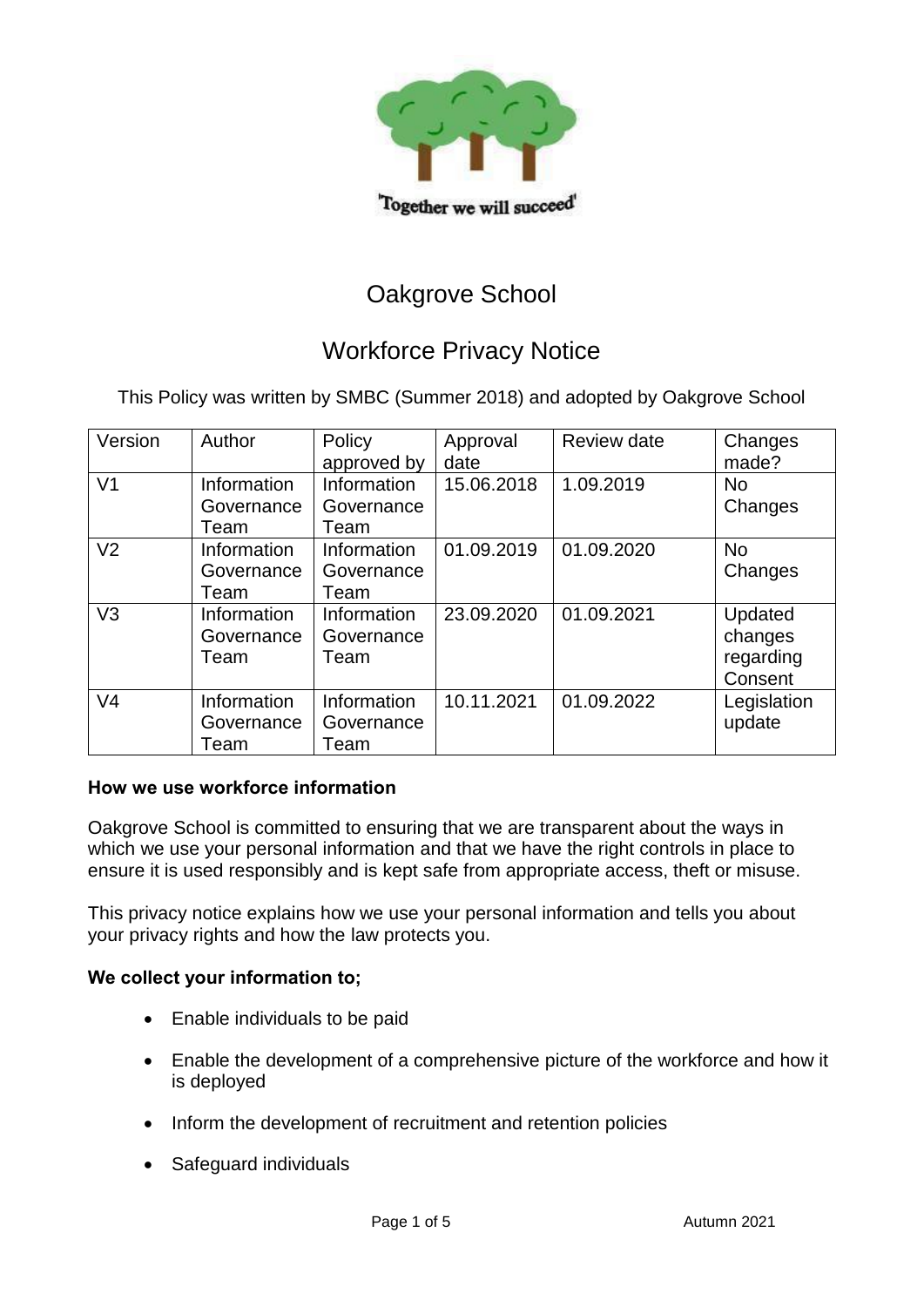- Performance management
- Produce staff ID passes
- Produce the single central record
- Insurance Records

## **The categories of school information that we process include**

- Personal information such as;
	- Name, data of birth, address, employee and teacher number, national insurance number, contract information, hours worked, post, role, salary, qualifications, subjects taught, when and where, photograph, pension details, bank details, marital status, HMRC declarations, employee benefits, performance management, absence data
- Special categories of information such as;
	- Ethnicity, nationality, health data, occupational health referrals, DBS details, correspondence relating to sickness absence

### **Why we collect and use workforce information**

Under the UK General Data Protection Regulation (GDPR), the legal basis for processing personal information for general purposes are:

**Necessary for the performance of a contract** – Name, data of birth, address, National Insurance, HMRC declarations, subjects taught references photograph bank details employee benefits performance management, absence data and correspondence relating to sickness absence

**Necessary to comply with our legal obligation -** Teacher number NI, HMRC declarations, references employee benefits DBS details, health data, pension details, marital status

## **Collecting workforce information**

We collect personal information via the individual staff members/Governors, Local Authority, HR services, previous employers, and DBS department.

Workforce data is essential for the school's / local authority's operational use. Whilst the majority of personal information you provide to us is mandatory, some of it is requested on a voluntary basis. In order to comply with GDPR, we will inform you at the point of collection, whether you are required to provide certain information to us or if you have a choice in this.

## **Storing workforce information**

We hold data securely for the set amount of time shown in our data retention schedule, in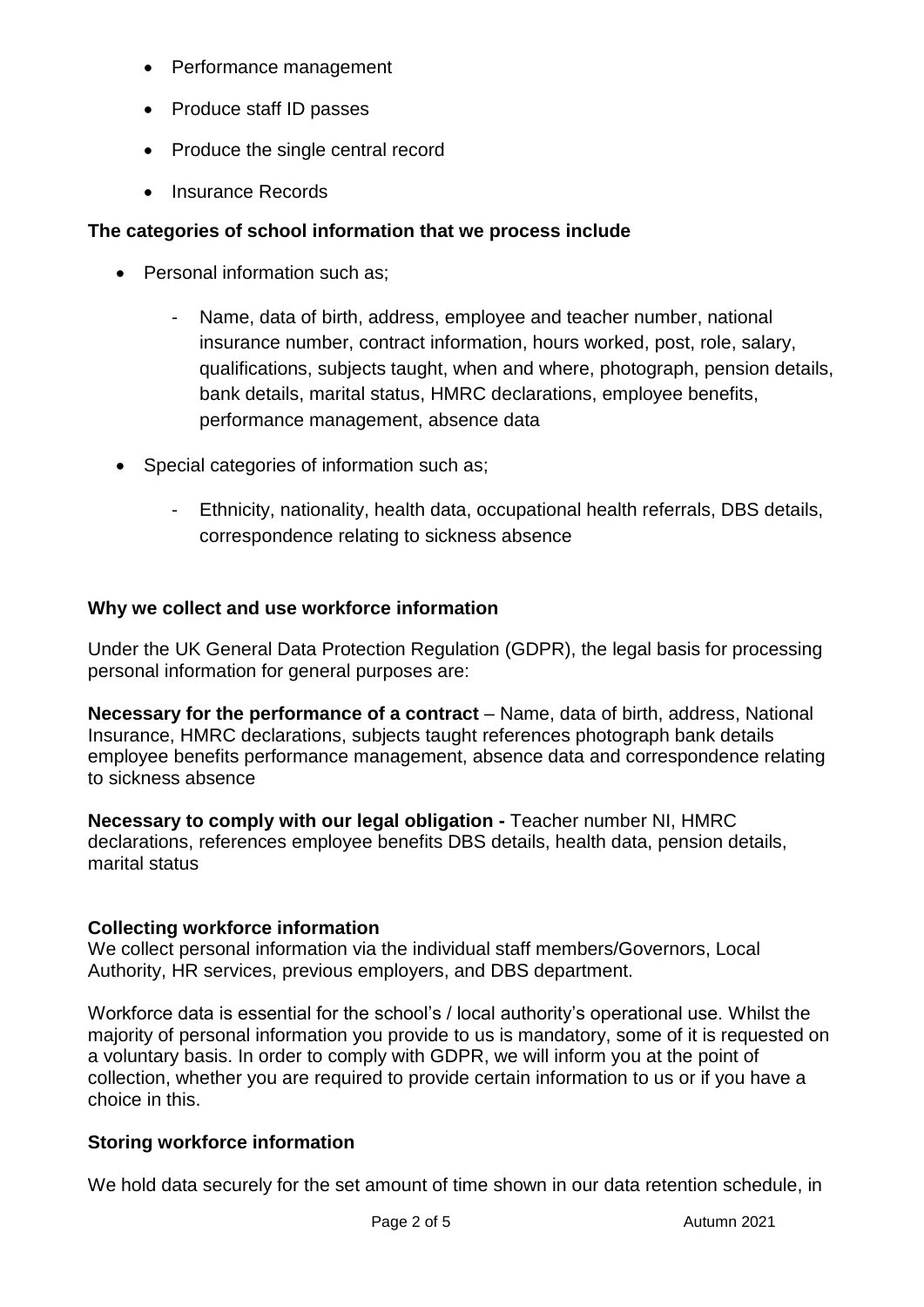this circumstance the information will be held for the duration of the employment and for six years after the employment termination date.

For more information on our data retention schedule and how we keep your data safe, please visit [Retention Schedule](file://///oak-simssql.oakgrove.internal/admindata/Office%20Documents/Retention%20Schedule/School%20Retention%20Schedule%202021-2022.xlsx)

### **Who we share workforce information with**

We routinely share this information with:

- our local authority (Stockport Metropolitan Borough Council SMBC)
- the Department for Education (DfE)

#### **Why we share school workforce information**

We do not share information about our workforce members with anyone without consent unless the law and our policies allow us to do so.

## **Local authority**

We are required to share information about our workforce members with our local authority (SMBC) under section 5 of the Education (Supply of Information about the School Workforce) (England) Regulations 2007 and amendments.

The Council commit to only using the data for the purposes which correspond with their statutory duties and will not pass this information onto any third parties without specific agreement.

Data will be transferred electronically by an agreed appropriate secure data transfer mechanism, complying with data security under the General Data Protection Regulation, such as encrypted files via the internet, SIMS or the DfE COLLECT system, where appropriate. Information is primarily shared with the Local Authority via secure email, uploaded onto Office Online or via Royal Mail.

#### **Department for Education**

The Department for Education (DfE) collects personal data from educational settings and local authorities via various statutory data collections. We are required to share information about our children and young people with the Department for Education (DfE) for the purpose of those data collections.

We are required to share information about our school employees with the Department for Education (DfE) under section 5 of the Education (Supply of Information about the School Workforce) (England) Regulations 2007 and amendments.

All data is transferred securely and held by DfE under a combination of software and hardware controls which meet the current [government security policy framework.](https://www.gov.uk/government/publications/security-policy-framework)

#### **How Government uses your data**

The workforce data that we lawfully share with the DfE through data collections: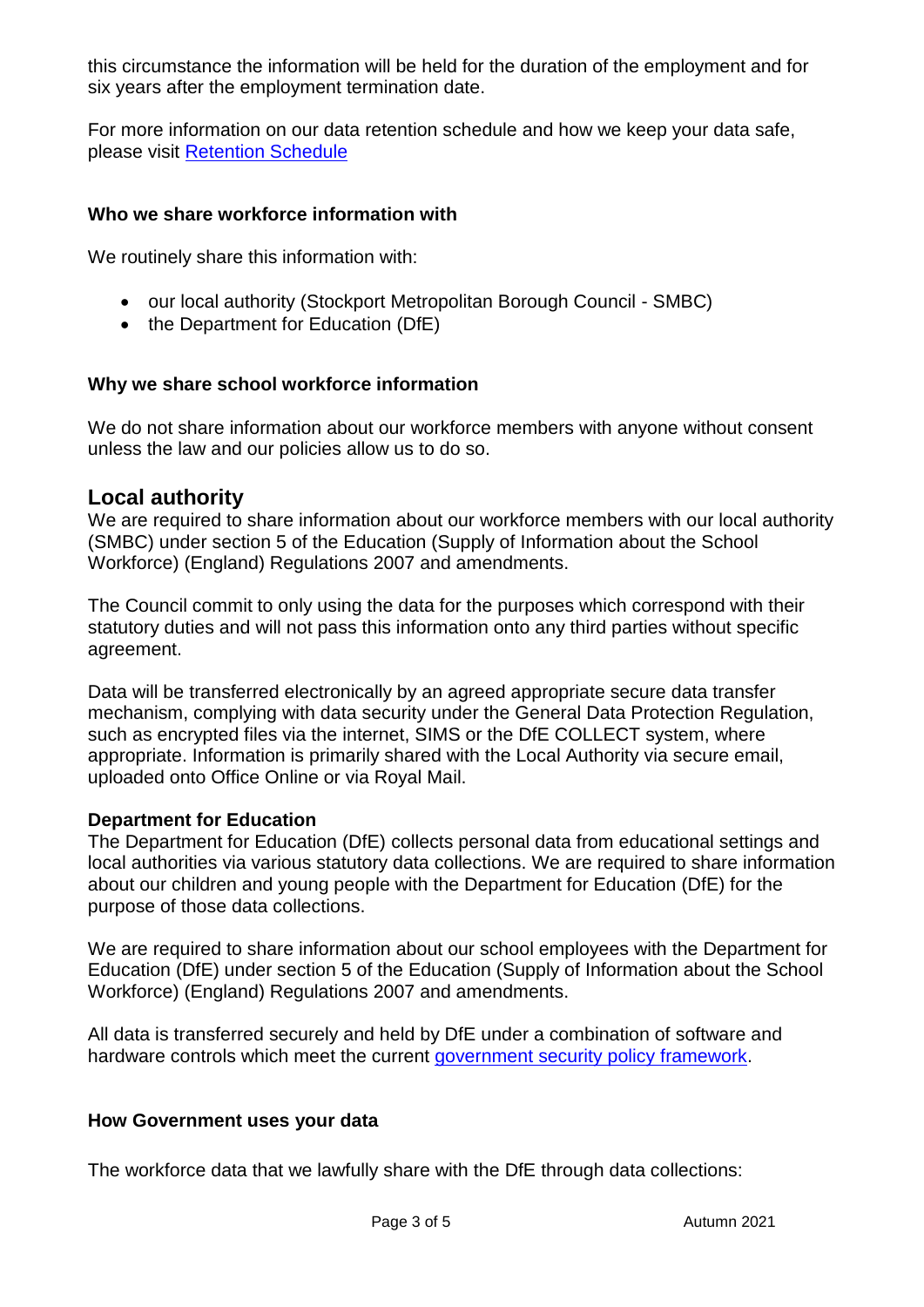- informs departmental policy on pay and the monitoring of the effectiveness and diversity of the school workforce
- links to school funding and expenditure
- supports 'longer term' research and monitoring of educational policy

## **Data collection requirements**

To find out more about the data collection requirements placed on us by the Department for Education including the data that we share with them, go to [https://www.gov.uk/education/data-collection-and-censuses-for-schools.](https://www.gov.uk/education/data-collection-and-censuses-for-schools)

## **Sharing by the Department**

The Department may share information about school employees with third parties who promote the education or well-being of children or the effective deployment of school staff in England by:

- conducting research or analysis
- producing statistics
- providing information, advice or guidance

The Department has robust processes in place to ensure that the confidentiality of personal data is maintained and there are stringent controls in place regarding access to it and its use. Decisions on whether DfE releases personal data to third parties are subject to a strict approval process and based on a detailed assessment of:

- who is requesting the data
- the purpose for which it is required
- the level and sensitivity of data requested: and
- the arrangements in place to securely store and handle the data

To be granted access to school workforce information, organisations must comply with its strict terms and conditions covering the confidentiality and handling of the data, security arrangements and retention and use of the data.

To contact the department:<https://www.gov.uk/contact-dfe>

## **Requesting access to your personal data**

Under data protection legislation, you have the right to request access to information about you that we hold. To make a request for your personal information please contact Oakgrove School, email:schooladmin@oakgrove-primary.stockport.sch.uk, or alternatively you can view our Data Subject Rights Policy at: <http://www.oakgrove-primary.stockport.sch.uk/>

You also have the right to:

• object to processing of personal data that is likely to cause, or is causing, damage or distress